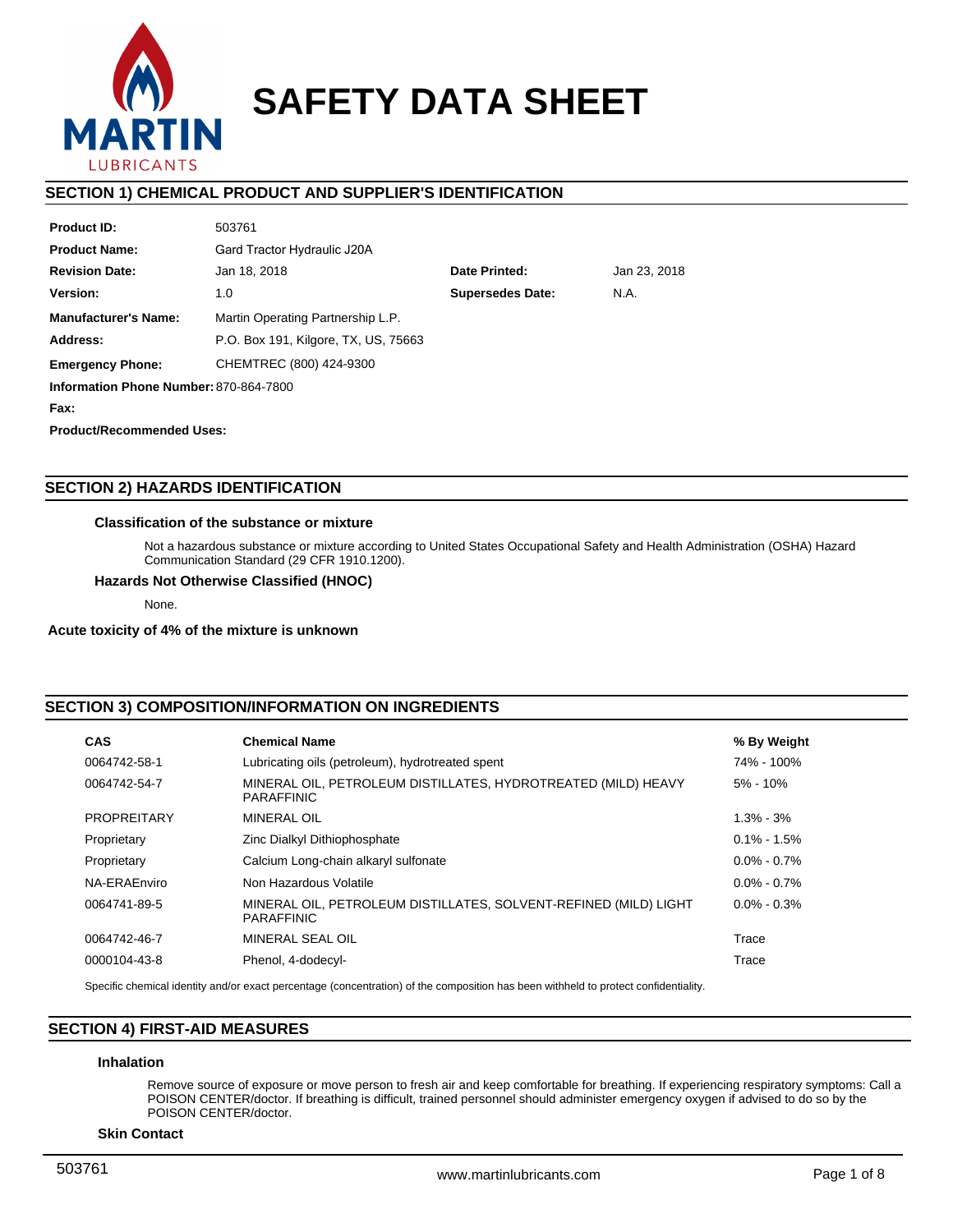Take off contaminated clothing, shoes and leather goods (e.g. watchbands, belts). Wash with plenty of lukewarm, gently flowing water for a duration of 15-20 minutes or until medical aid is available. If skin irritation occurs: Get medical advice/attention. Wash contaminated clothing before re-use.

## **Eye Contact**

If irritation occurs, cautiously rinse eyes with lukewarm, gently flowing water for 5 minutes, while holding the eyelids open. If eye irritation persists: Get medical advice/attention.

# **Ingestion**

Rinse mouth. If exposed or concerned: Get medical advice/attention.

## **Most Important Symptoms/Effects, Acute and Delayed**

No data available

# **Indication of Immediate Medical Attention and Special Treatment Needed**

No data available

# **SECTION 5) FIRE-FIGHTING MEASURES**

## **Suitable Extinguishing Media**

Small Fire : Dry chemical, foam, carbon dioxide, water-spray or alcohol-resistant foam. Carbon dioxide can displace oxygen. Use caution when applying carbon dioxide in confined spaces.

Large Fire : Water spray, fog or alcohol-resistant foam.

#### **Unsuitable Extinguishing Media**

Do not use straight stream of water.

#### **Specific Hazards in Case of Fire**

This material will burn although it is not easily ignited. Highly dependent on combustion conditions. A complex mixture of airborne solids, liquids, and gases including carbon monoxide, carbon dioxide, and unidentified organic compounds will be evolved when this material undergoes combustion. Oxides of C, Zn, Ca, P and S. Additional byproducts include hydrogen sulfide, alkyl mercaptan and other sulfides Containers may explode in fire.

#### **Fire-fighting Procedures**

Isolate immediate hazard area and keep unauthorized personnel out. Stop spill/release if it can be done safely. Move undamaged containers from immediate hazard area if it can be done safely. Cool containers with flooding quantities of water until well after fire is out. Caution should be exercised when using water or foam as frothing may occur, especially if sprayed into containers of hot, burning liquid. Dispose of fire debris and contaminated extinguishing water in accordance with official regulations.

#### **Special Protective Actions**

Wear protective pressure self-contained breathing apparatus (SCBA).

# **SECTION 6) ACCIDENTAL RELEASE MEASURES**

#### **Emergency Procedure**

Isolate hazard area and keep unauthorized personnel away. Stay uphill and/or upstream. Ventilate closed spaces before entering. ELIMINATE all ignition sources (no smoking, flares, sparks or flames in immediate area). Do not touch or walk through spilled material.

## **Recommended equipment**

Wear chemical protective clothing and positive pressure self-contained breathing apparatus (SCBA).

#### **Personal Precautions**

Avoid breathing vapor or mist. Avoid contact with skin, eye or clothing. Do not touch damaged containers or spilled materials unless wearing appropriate protective clothing.

# **Environmental Precautions**

Stop spill/release if it can be done safely. Move undamaged containers from immediate hazard area if it can be done safely. Cool containers with flooding quantities of water until well after fire is out. Caution should be exercised when using water or foam as frothing may occur, especially if sprayed into containers of hot, burning liquid. Dispose of fire debris and contaminated extinguishing water in accordance with official regulations.

#### **Methods and Materials for Containment and Cleaning up**

Collect with absorbent, non-combustible material, inert material such as sand, sawdust, etc., into suitable containers. Dispose off according to federal, state and local regulations. Ventilate area after clean-up is complete.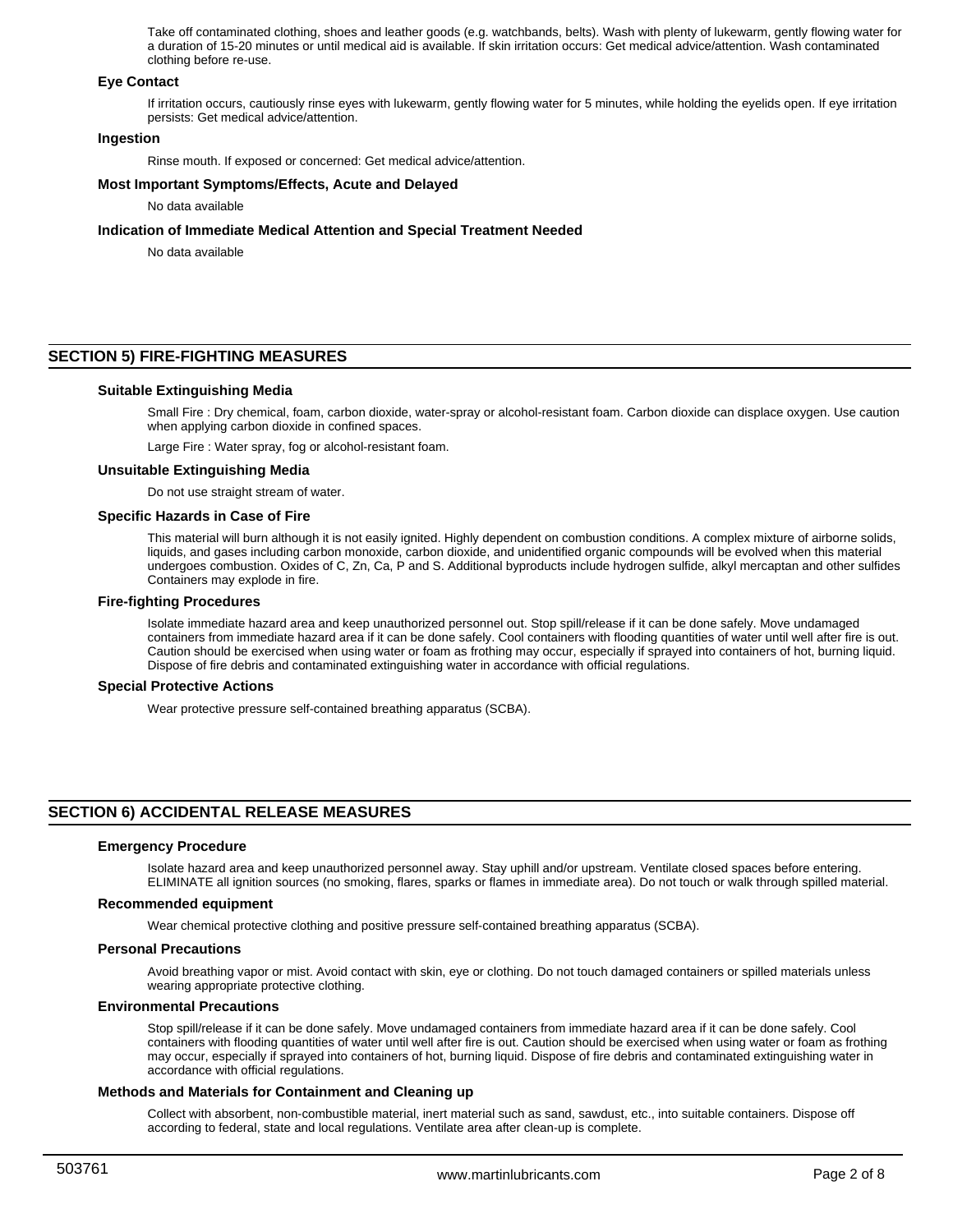# **SECTION 7) HANDLING AND STORAGE**

## **General**

Wash hands after use.

Do not get in eyes, on skin or on clothing.

Do not breathe vapors or mists.

Use good personal hygiene practices.

Eating, drinking and smoking in work areas is prohibited.

Remove contaminated clothing and protective equipment before entering eating areas.

Eyewash stations and showers should be available in areas where this material is used and stored.

#### **Ventilation Requirements**

Use only with adequate ventilation to control air contaminants to their exposure limits. The use of local ventilation is recommended to control emissions near the source.

#### **Storage Room Requirements**

All containers must be properly labelled. Store in cool, dry, well-ventilated areas away from heat, direct sunlight, strong oxidizers and any incompatibilities. Store in approved containers and protect against physical damage. Keep containers securely sealed when not in use. Indoor storage should meet OSHA standards and appropriate fire codes. Containers that have been opened must be carefully resealed to prevent leakage. Empty container retain residue and may be dangerous.

# **SECTION 8) EXPOSURE CONTROLS/PERSONAL PROTECTION**

## **Eye protection**

Wear eye protection with side shields or goggles. Wear indirect-vent, impact and splash resistant goggles when working with liquids. If additional protection is needed for entire face, use in combination with a face shield.

## **Skin protection**

Use of gloves approved to relevant standards made from the following materials may provide suitable chemical protection: PVC, neoprene or nitrile rubber gloves. Suitability and durability of a glove is dependent on usage, e.g. frequency and duration of contact, chemical resistance of glove material, glove thickness, dexterity. Always seek advice from glove suppliers. Contaminated gloves should be replaced. The type of protective equipment must be selected according to the concentration and amount of the dangerous substance at the specific workplace. Launder soiled clothes or properly disposed of contaminated material, which cannot be decontaminated.

#### **Respiratory protection**

If engineering controls do not maintain airborne concentrations to a level which is adequate to protect worker, a respiratory protection program that meets or is equivalent to OSHA 29 CFR 1910.134 should be followed. Check with respiratory protective equipment suppliers.

#### **Appropriate Engineering Controls**

Provide exhaust ventilation or other engineering controls to keep the airborne concentrations of gas, vapors or dusts below their respective threshold limit value.

| <b>Chemical Name</b>                                                                                         | <b>OSHA</b><br>TWA<br>(ppm) | <b>OSHA</b><br>TWA<br>(mg/m3) | <b>OSHA</b><br><b>STEL</b><br>(ppm) | <b>OSHA</b><br><b>STEL</b><br>(mg/m3) | <b>OSHA</b><br>Tables (Z1,<br>Z2, Z3 | <b>OSHA</b><br>Carcinogen | <b>OSHA</b><br>Skin<br>designation | <b>NIOSH</b><br><b>TWA</b><br>(ppm) | <b>NIOSH</b><br><b>TWA</b><br>(mg/m3) | <b>NIOSH</b><br>STEL<br>(ppm) | <b>NIOSH</b><br><b>STEL</b><br>(mg/m3) | <b>NIOSH</b><br>Carcinogen |
|--------------------------------------------------------------------------------------------------------------|-----------------------------|-------------------------------|-------------------------------------|---------------------------------------|--------------------------------------|---------------------------|------------------------------------|-------------------------------------|---------------------------------------|-------------------------------|----------------------------------------|----------------------------|
| Lubricating oils<br>(petroleum),<br>hydrotreated spent                                                       | 500                         | 2000                          |                                     |                                       |                                      |                           |                                    |                                     |                                       |                               |                                        |                            |
| MINERAL OIL,<br><b>PETROLEUM</b><br>DISTILLATES,<br><b>HYDROTREATED</b><br>(MILD) HEAVY<br><b>PARAFFINIC</b> | 500                         | 2000                          |                                     |                                       |                                      |                           |                                    |                                     |                                       |                               |                                        |                            |
| MINERAL OIL,<br><b>PETROLEUM</b><br>DISTILLATES,<br>SOLVENT-REFINED<br>(MILD) LIGHT<br><b>PARAFFINIC</b>     | 500                         | 2000                          |                                     |                                       |                                      |                           |                                    |                                     |                                       |                               |                                        |                            |
| <b>MINERAL SEAL OIL</b>                                                                                      | 500                         | 2000                          |                                     |                                       |                                      |                           |                                    |                                     |                                       |                               |                                        |                            |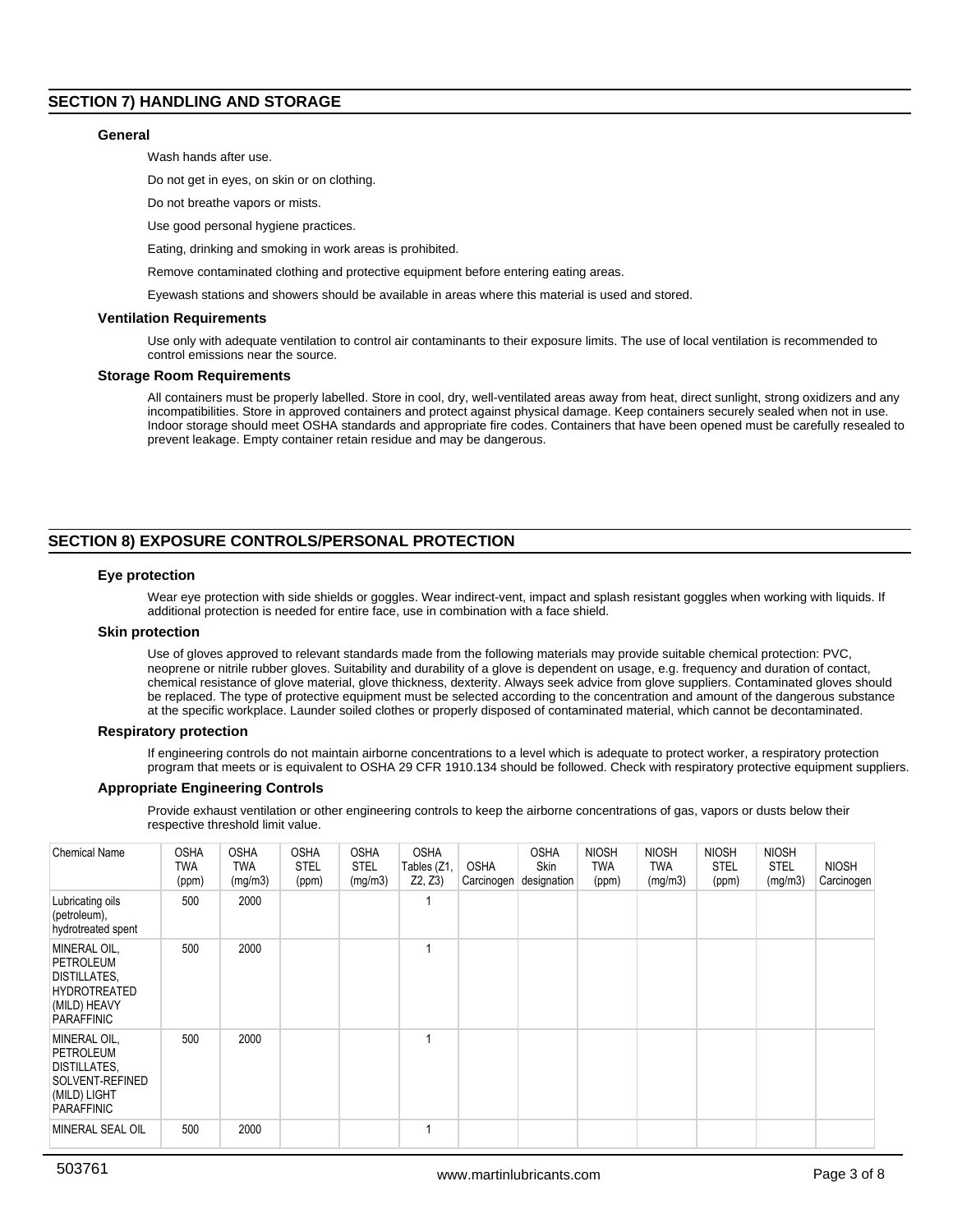| <b>Chemical Name</b>                                                                                     | <b>ACGIH</b><br><b>TWA</b><br>(ppm) | <b>ACGIH</b><br><b>TWA</b><br>(mg/m3) | <b>ACGIH</b><br><b>STEL</b><br>(ppm) | <b>ACGIH</b><br><b>STEL</b><br>(mg/m3) | <b>ACGIH</b><br>Carcinogen | <b>ACGIH</b><br><b>Notations</b> | <b>ACGIH</b><br><b>TLV Basis</b> |
|----------------------------------------------------------------------------------------------------------|-------------------------------------|---------------------------------------|--------------------------------------|----------------------------------------|----------------------------|----------------------------------|----------------------------------|
| Lubricating oils<br>(petroleum),<br>hydrotreated spent                                                   |                                     |                                       |                                      |                                        |                            |                                  |                                  |
| MINERAL OIL,<br>PETROLEUM<br>DISTILLATES,<br><b>HYDROTREATED</b><br>(MILD) HEAVY<br><b>PARAFFINIC</b>    |                                     |                                       |                                      |                                        |                            |                                  |                                  |
| MINERAL OIL,<br><b>PETROLEUM</b><br>DISTILLATES,<br>SOLVENT-REFINED<br>(MILD) LIGHT<br><b>PARAFFINIC</b> |                                     |                                       |                                      |                                        |                            |                                  |                                  |
| MINERAL SEAL OIL                                                                                         |                                     |                                       |                                      |                                        |                            |                                  |                                  |

# **SECTION 9) PHYSICAL AND CHEMICAL PROPERTIES**

# **Physical and Chemical Properties**

| Density |                              | 7.10 lb/gal                                               |  |  |  |  |
|---------|------------------------------|-----------------------------------------------------------|--|--|--|--|
|         | <b>Specific Gravity</b>      | 0.85                                                      |  |  |  |  |
|         | Appearance                   | Clear and Bright                                          |  |  |  |  |
|         | <b>Odor Threshold</b>        | N.A.                                                      |  |  |  |  |
|         | <b>Odor Description</b>      | N.A.                                                      |  |  |  |  |
|         | pH                           | N.A.                                                      |  |  |  |  |
|         | <b>Water Solubility</b>      | N.A.                                                      |  |  |  |  |
|         | Flammability                 | Flash point at or above 200°F/93°C                        |  |  |  |  |
|         | Flash Point Symbol           | N.A.                                                      |  |  |  |  |
|         | Flash Point, COC             | 214 °C                                                    |  |  |  |  |
|         | Viscosity                    | 53.22 cSt at 40 °C (104°F) or 9.31 cSt at 100 °C (212 °F) |  |  |  |  |
|         | Lower Explosion Level        | N.A.                                                      |  |  |  |  |
|         | <b>Upper Explosion Level</b> | N.A.                                                      |  |  |  |  |
|         | Vapor Pressure               | N.A.                                                      |  |  |  |  |
|         | Vapor Density                | N.A.                                                      |  |  |  |  |
|         | Pour Point                   | -46 °C                                                    |  |  |  |  |
|         | <b>Melting Point</b>         | N.A.                                                      |  |  |  |  |
|         | Low Boiling Point            | N.A.                                                      |  |  |  |  |
|         | High Boiling Point           | N.A.                                                      |  |  |  |  |
|         | Auto Ignition Temp           | N.A.                                                      |  |  |  |  |
|         | Decomposition Pt             | N.A.                                                      |  |  |  |  |
|         | <b>Evaporation Rate</b>      | N.A.                                                      |  |  |  |  |
|         | Coefficient Water/Oil        | N.A.                                                      |  |  |  |  |

# **SECTION 10) STABILITY AND REACTIVITY**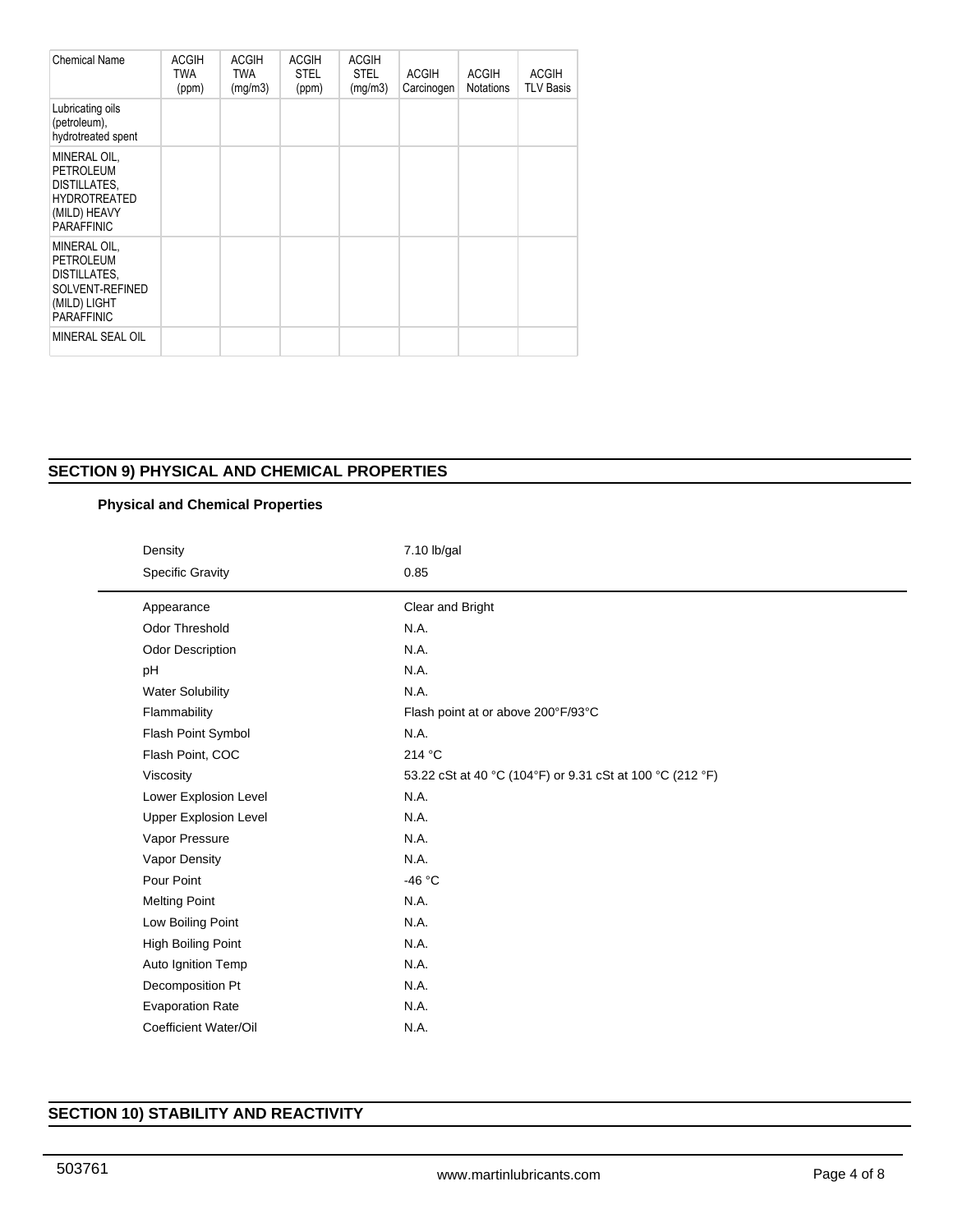# **Stability**

**Stable** 

# **Conditions to Avoid**

Avoid heat, sparks, flame and contact with incompatible materials

**Hazardous Polymerization**

Will not occur.

# **Incompatible Materials**

Avoid contact with acids and oxidizing materials.

# **Hazardous Decomposition Products**

None under normal temperatures and pressures.

# **SECTION 11) TOXICOLOGICAL INFORMATION**

# **Likely route of exposure**

Inhalation, ingestion, skin absorption

# **Skin Corrosion/Irritation**

No Data Available

## **Serious Eye Damage/Irritation**

No Data Available

# **Respiratory/Skin Sensitization**

No Data Available

# **Germ Cell Mutagenicity**

No Data Available

#### **Carcinogenicity**

The highly refined mineral oil contains <3% DMSO extract as measured by IP 346, hence the classification of a carcinogen need not apply.

# **Reproductive Toxicity**

No Data Available

# **Specific Target Organ Toxicity - Single Exposure**

No Data Available

# **Specific Target Organ Toxicity - Repeated Exposure**

No Data Available

# **Aspiration Hazard**

No Data Available

# **Acute Toxicity**

No Data Available

#### 0064742-54-7 MINERAL OIL, PETROLEUM DISTILLATES, HYDROTREATED (MILD) HEAVY PARAFFINIC

LD50 (Rodent - rat, Oral) : >15 gm/kg ,Toxic effects : Details of toxic effects not reported other than lethal dose value. LD50(Rodent- rabbit, Administration onto the skin) : >5 gm/kg, Toxic effects : Details of toxic effects not reported other than lethal dose value.

#### 0064741-89-5 MINERAL OIL, PETROLEUM DISTILLATES, SOLVENT-REFINED (MILD) LIGHT PARAFFINIC

LD50 (Rodent - rat, Oral) : >15 gm/kg ,Toxic effects : Details of toxic effects not reported other than lethal dose value. LD50(Rodent- rabbit, Administration onto the skin) : >5 gm/kg, Toxic effects : Details of toxic effects not reported other than leth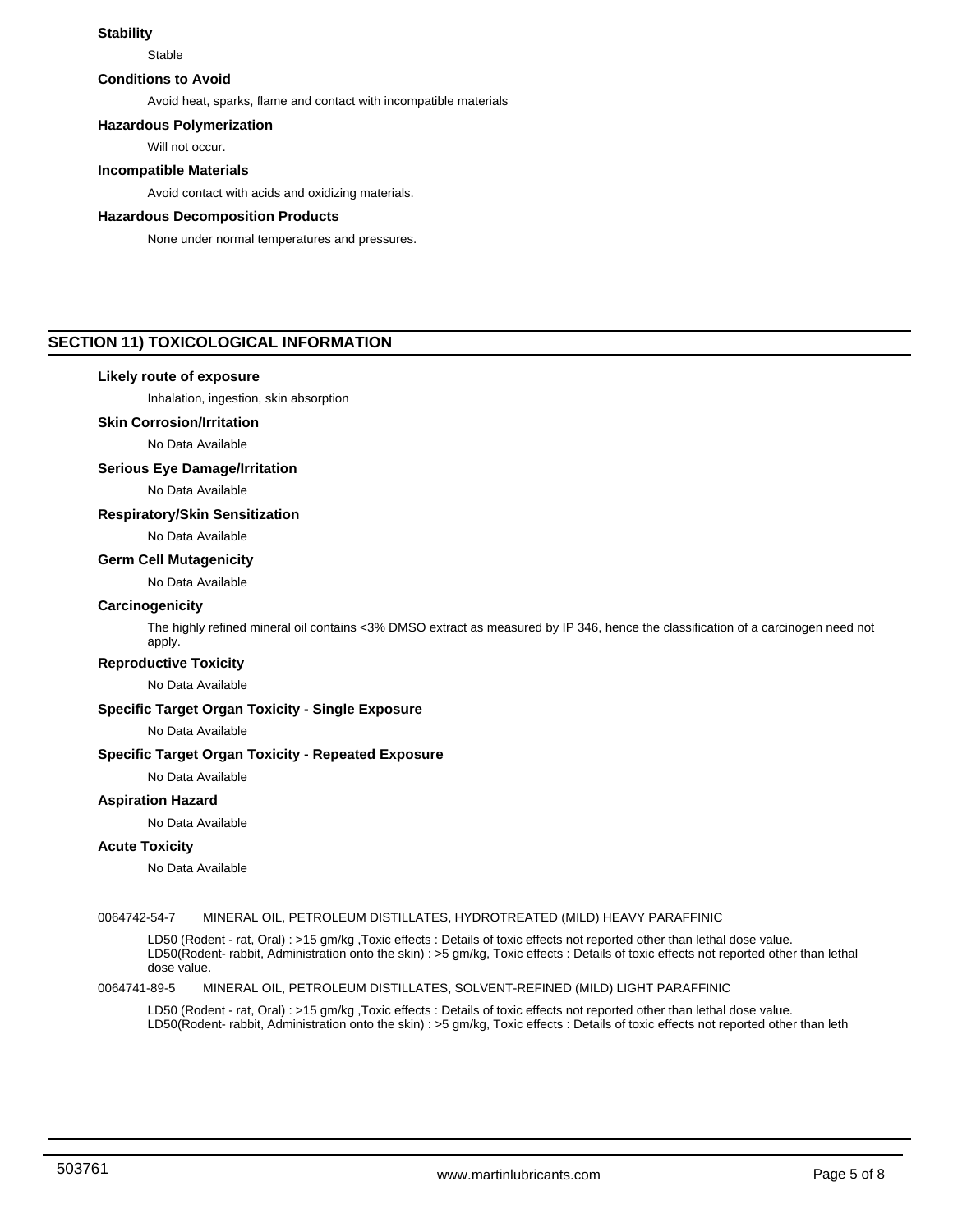# **Toxicity**

No Data Available

# **Persistence and Degradability**

No Data Available.

#### **Bio-accumulative Potential**

0064742-54-7 MINERAL OIL, PETROLEUM DISTILLATES, HYDROTREATED (MILD) HEAVY PARAFFINIC

Contains constituents with the potential to bioaccumulate.

# **Mobility in Soil**

0064742-54-7 MINERAL OIL, PETROLEUM DISTILLATES, HYDROTREATED (MILD) HEAVY PARAFFINIC

Liquid under most environmental conditions. Floats on water. If it enters soil, it will adsorb to soil particles and will not be mobile.

# **Other Adverse Effects**

No Data Available.

# **SECTION 13) DISPOSAL CONSIDERATIONS**

#### **Waste Disposal**

Under RCRA it is the responsibility of the user of the product to determine at the time of disposal whether the product meets RCRA criteria for hazardous waste. Waste management should be in full compliance with federal, state and local laws. Empty Containers retain product residue which may exhibit hazards of material, therefore do not pressurize, cut, glaze, weld or use for any other purposes. Return drums to reclamation centers for proper cleaning and reuse.

# **SECTION 14) TRANSPORT INFORMATION**

# **U.S. DOT Information**

UN number: Not Regulated

Proper shipping name: N/A (N/A)

Hazard class: N/A

Packaging group: N/A

Hazardous substance (RQ): No Data Available

Toxic-Inhalation Hazard: No Data Available

Marine Pollutant: No Data Available

Note / Special Provision: No Data Available

# **IMDG Information**

UN number: Not Regulated

Proper shipping name: N/A (N/A)

Hazard class: N/A

Packaging group: N/A

Marine Pollutant: No Data Available

Note / Special Provision: No Data Available

# **IATA Information**

UN number: Not Regulated Hazard class: N/A Packaging group: N/A Proper shipping name: N/A (N/A) Note / Special Provision: No Data Available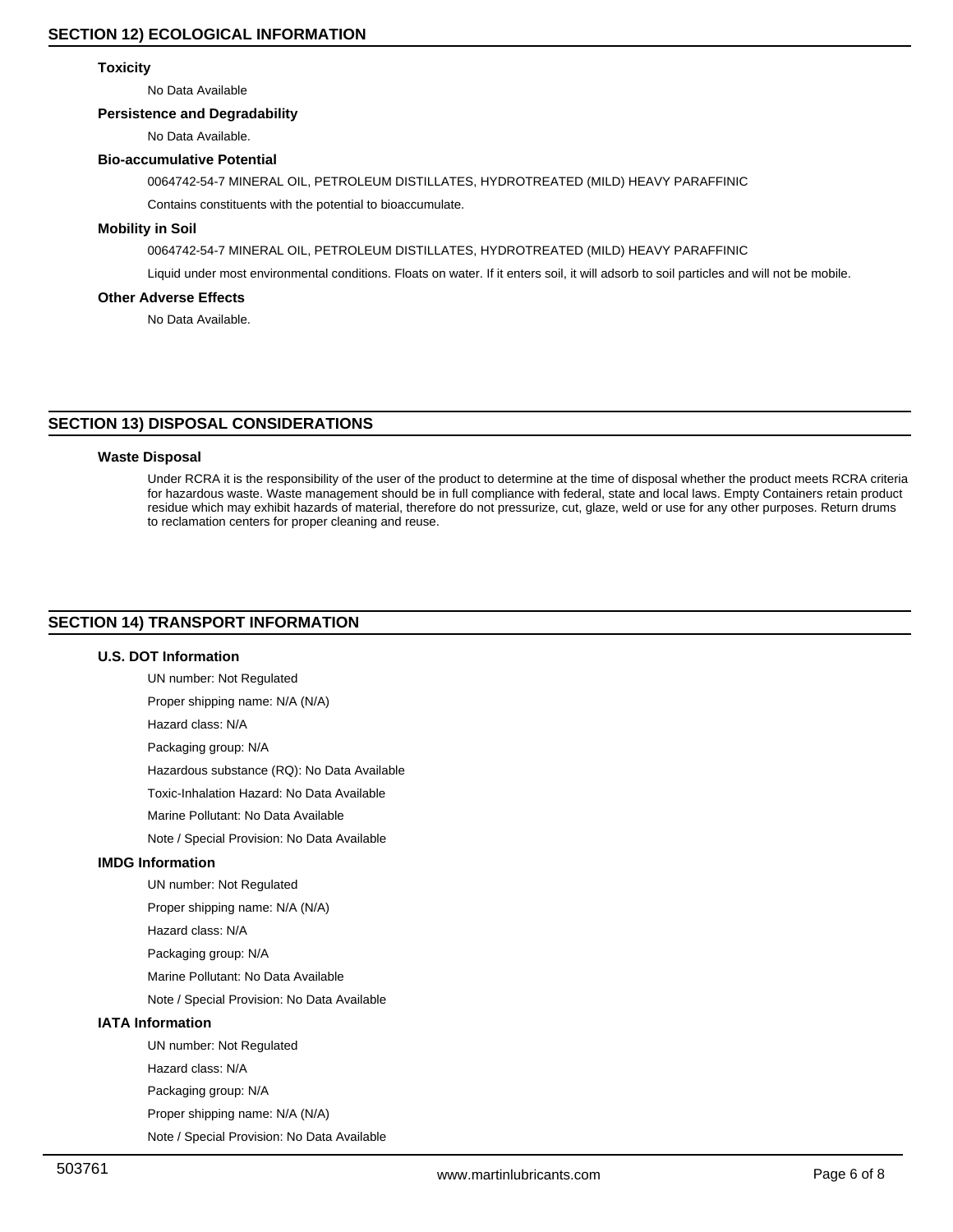# **SECTION 15) REGULATORY INFORMATION**

| CAS          | Chemical Name                                                                                          | % By Weight     | <b>Regulation List</b> |
|--------------|--------------------------------------------------------------------------------------------------------|-----------------|------------------------|
| 0064742-58-1 | Lubricating oils (petroleum),<br>hydrotreated spent                                                    | 74% - 100%      | SARA312, TSCA, TX ESL  |
| 0064742-54-7 | MINERAL OIL,<br>PETROLEUM<br><b>DISTILLATES,</b><br>HYDROTREATED (MILD)<br><b>HEAVY PARAFFINIC</b>     | 5% - 10%        | SARA312, TSCA, TX ESL  |
| NA-ERAEnviro | Non Hazardous Volatile                                                                                 | $0.0\% - 0.7\%$ | SARA312                |
| 0064741-89-5 | MINERAL OIL.<br>PETROLEUM<br><b>DISTILLATES, SOLVENT-</b><br>REFINED (MILD) LIGHT<br><b>PARAFFINIC</b> | $0.0\% - 0.3\%$ | SARA312, TSCA, TX ESL  |
| 0064742-46-7 | MINERAL SEAL OIL                                                                                       | Trace           | SARA312, TSCA, TX ESL  |
| 0000104-43-8 | Phenol, 4-dodecyl-                                                                                     | Trace           | SARA312, TSCA          |

# **SECTION 16) OTHER INFORMATION INCLUDING INFORMATION ON PREPARATION AND REVISION OF THE SDS**

## **Glossary**

ACGIH- American Conference of Governmental Industrial Hygienists; ANSI- American National Standards Institute; Canadian TDG-Canadian Transportation of Dangerous Goods; CAS- Chemical Abstract Service; Chemtrec- Chemical Transportation Emergency Center (US); CHIP- Chemical Hazard Information and Packaging; DSL- Domestic Substances List; EC- Equivalent Concentration; EH40 (UK)- HSE Guidance Note EH40 Occupational Exposure Limits; EPCRA- Emergency Planning and Community Right-To-Know Act; ESL-Effects screening levels; HMIS- Hazardous Material Information Service; LC- Lethal Concentration; LD- Lethal Dose; NFPA- National Fire Protection Association; OEL- Occupational Exposure Limits; OSHA- Occupational Safety and Health Administration, US Department of Labor; PEL- Permissible Exposure Limit; SARA (Title III)- Superfund Amendments and Reauthorization Act; SARA 313- Superfund Amendments and Reauthorization Act, Section 313; SCBA- Self-Contained Breathing Apparatus; STEL- Short Term Exposure Limit; TCEQ- Texas Commission on Environmental Quality; TLV- Threshold Limit Value; TSCA- Toxic Substances Control Act Public Law 94- 469; TWA- Time Weighted Value; US DOT- US Department of Transportation; WHMIS- Workplace Hazardous Materials Information System.



# **Version 1.0:**

Revision Date: Jan 18, 2018